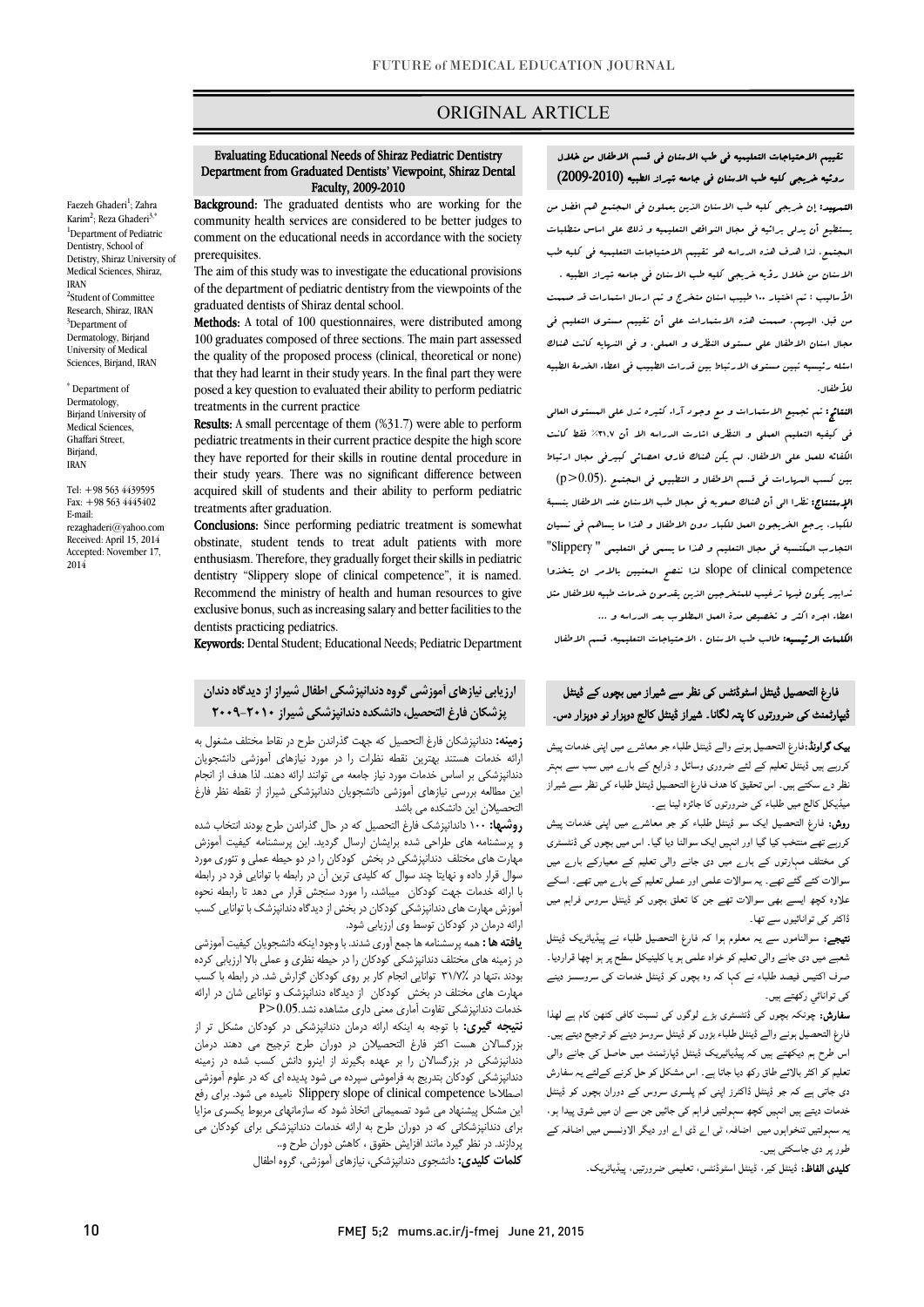#### INTRODUCTION

Students' suggestions have always been the focus of attention in higher education centers since they could impart and resolve many current problems by their valuable ideas (1, 2) .Many rational changes have been made in the curricula of medical schools owing to the students' cooperation to educate clinicians who are aware of the needs of the society and are capable of re solving the current health problems of their community  $(3, 4)$ . Moreover, we need to recognize what the students expectations are, how effective the curricula have been in providing their professional skills, what revisions should be relevant to their educational system, and what explicit skills have to be emphasized (5,6) . Marsh et al believe that the importance of student evaluation has been confirmed to a great extent (7). Besides, many studies have been conducted in different countries and cities around the world in order to weigh up the curricula of their colleges(1, 8, and 9). Birmingham University investigated the capability of the dentists in root canal therapy in 2003 (10). They believed that their problems generally resulted from inadequate exposé to the techniques and the equipment of the related department(10). In Iran, a study was conducted in the School of Dentistry of Qazvin University of Medical Sciences to investigate the viewpoints of the professors as well as the students regarding clinical edification of dental school. The results of this study revealed a necessity for appraising the clinical trainings of their dental school and increasing the requisite amenities for both academic and students (11).

Recent graduated dentists who are working for community services can comment more precisely on the educational requirements of both society and dentistry departments (11). Therefore, the present study aims to investigate the educational provisions of the department of pediatric dentistry from the viewpoints of the graduated dentists from the school of dentistry, Shiraz University of Medical Sciences, Shiraz, Iran in 2009-2010. Consequently, the findings of the study could be of great value in reviewing the curriculum and improving the quality of the future services provided for the society.

### **METHODS**

The present descriptive-analytical study was conducted in 2011 in order to investigate the educational needs of the department of pediatric dentistry from the viewpoints of the individuals graduated from the Shiraz dental School (2009- 2010), who working for the community health services (2009-2010).

In this study, a total of 100 questionnaires, which had been designed according to both theoretical and practical curricula of the department, were distributed among 100 graduates. It should be noted that the questionnaires were distributed in person or by email. Moreover, the study subjects were assured about the secrecy of their names and characteristics.

The main section of the questionnaire was, a table adopted from the study conducted by Seale et al was presented to the participants and they were required to determine how they had learnt the intended process (clinical, theoretical, both,

 none) (7). Then, based on having or not having acquired the knowledge and necessary skills according to the pediatric curriculum, the study subjects were assigned to either less than sufficient or sufficient groups. Finally, closed-ended trainers, efficacy of dental units which were available in pediatric department and mostly concerning their capability of performing the pediatric treatments in their current practice. It should be mentioned that the reliability and specialist and the data were analyzed by a statistical software (SPSS, version) using Chi-square statistical test. questions were posed asking adequate number of academic validity of the questionnaire were confirmed by a statistical

# RESULTS

 Out of 100 questionnaires, 76 were replied back and collected from the former dental students who had entered the university in 2003-2004.

 According to the findings of the present study, 87% of the graduates confirmed the adequacy of the number of the as being not enough. Moreover, 75% of the dentists believed that the number of academic in the pediatric department of school was adequate, while 19% evaluated it as inadequate. A small percentage of these former students (%31.7) were In the present study, based on the subjects' point of view, no statistically significant relationship was found between the imposed units, while 6% considered the number of the units able to perform pediatric treatments in their current practice.

 acquired skills during study years and the capability to Nevertheless, a significant relationship was found between perform pediatric treatments during practice (Table 1).

 the behavioral control skills and the ability to perform pediatric treatments (Table 2).

# DISCUSSION

 The recent graduated dentists who are working for the community health services are considered to be the best judges to comment on the educational needs of both the society and the department of dentistry since they have valuable information about their educational condition and , society (12). at the same time they are aware of their patients' needs in the

 In 2000, ADA conducted a research to discover a strategy to advance pediatric dental care in their own community (8). They scrutinized the pediatric dentistry curriculum, the complexity of the dental problems of the individuals referred to the pediatric departments. To do so, some questionnaires were sent to 55 American dentistry schools in 2001. The Study also showed that the number academic trainers of was mostly performed by clinical teachers. In addition, most patients did not have many orodental problems to be treated to advance practical experience of the students (8) . number of pediatric dentists needed for the society, and pediatric dentistry were not enough and student's training

 Moreover, each clinical instructor supervised 6 students; enough. On the contrary, in our study, the subjects considered the number of trainers to be sufficient. hence, students believed that number of trainers were not

 The results of the present study revealed that a large percent of recent graduated dentists have reported their professional ability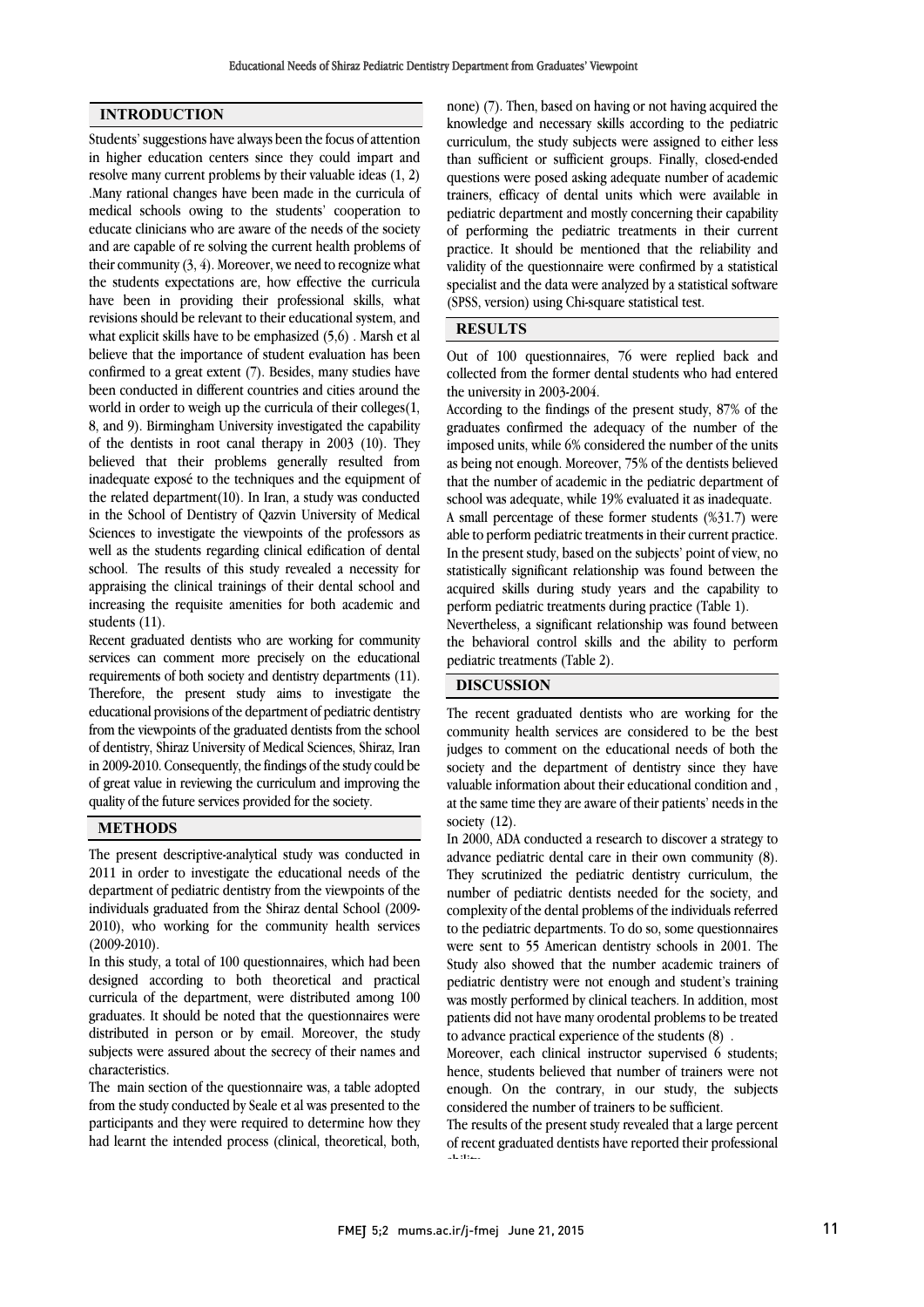|                   | pediatric treatments during the project period               | Table1. Fequency and percent of acquired skills in different procedure from point of student and the ability to perform |           |
|-------------------|--------------------------------------------------------------|-------------------------------------------------------------------------------------------------------------------------|-----------|
|                   | Acquired skills in different procedure from point of student |                                                                                                                         |           |
| <b>Ouestion 5</b> | Inadequate                                                   | Adequate                                                                                                                | p-value   |
| YES               |                                                              | 13                                                                                                                      | $P=0.154$ |
| NО                | 16                                                           | 36                                                                                                                      | P>0.05    |
|                   |                                                              |                                                                                                                         |           |

| Table 2. Fequency and percent of acquired capacity in behavioral control from point of student and the ability to<br>perform pediatric treatments during the project period |                                                               |          |           |  |
|-----------------------------------------------------------------------------------------------------------------------------------------------------------------------------|---------------------------------------------------------------|----------|-----------|--|
| <b>Ouestion 5</b>                                                                                                                                                           | Acquired capacity in behavioral control from point of student |          | p-value   |  |
|                                                                                                                                                                             | Inadequate                                                    | Adequate |           |  |
| <b>YES</b>                                                                                                                                                                  | 4                                                             | 20       | $P=0.046$ |  |
| NO                                                                                                                                                                          | 20                                                            | 32       | P < 0.05  |  |

 in routine treatments, such as fissure sealant (%82) and pulpotomy (%80). However, the graduates believed in the insufficiency of skills provided for treating the patients with special needs and space maintainer SM (%9.9) and (%12), acquired the essential skill of treating the patients with special diseases. This difference might result from different participants taking part in the two studies. In fact, most of the patients referring to the department of pediatric dentistry problems for enhancing the students' capability in treating the complex problems; therefore, the students had to focus on simple routine dental problems. Quite the opposite, the patients with special diseases referring to the department of from complex oral-dental problems in very lower ages (13). This might be due to the nature of their disease or to the low socio-economic status of their parents; treatment of the children suffering from special diseases was not possible for respectively. Forty nine percent of the American students had of American dentistry schools did not have sufficient dental pediatric dentistry of Shiraz dentistry school mostly suffered the undergraduate students.

 Many of these dentists believed that they couldn't practice SM application in the pediatric department. In fact, clinical training of SM is not completely covered since it is presented in other departments as well. Note worthily, SM is completely faculty. The study carried out in the U.S, shows %90 of the students theoretically and %82 of them practically had acquired the knowledge and skills in SM treatment (8). taught in the department of orthodontics of Shiraz dental

 In the present study, although these dentists had acquired high (%87) and fissure sealant (%89) in their undergraduate studies they were not able to perform pediatric treatments in their current practice. Moreover, no significant relationship was found between the acquired knowledge and capability from treatments. Nevertheless, a significant relationship was observed between the acquired capability in behavioral control and performing pediatric treatments. Overall, a small percentage of the students were able to perform pediatric levels of skills in various clinical treatments such as pulpotomy the students' points of view and the ability to perform pediatric treatments during their early dental carrier.

 The results showed that if community-based-education improves students' skills, it will result in more positive attitudes in them. So this education method could increase tendency of dentists to visit children for dental treatment (14).

 Saghravanian et al reported the periodic examination is the best method to improve educational quality from dental students' point of view (15).

 The present study only investigated the graduates' ability to dentists can perform many dental treatments; however, since performing pediatric treatments is somewhat obstinate, they tend to accept the adult patients. Therefore, they gradually forget their skills in pediatric dentistry which, consequently, performing pediatric treatments. This phenomenon has been named "Slippery slope of clinical competence"(16). This did not include the behavioral management skill which might link up to their personal charisma and their inborn personality and not necessarily the behavioral skills which perform pediatric treatments. In general, newly graduated leads to deteriorate their expertise and effectiveness in were taught at department.

 To solve this dilemma, authors would like to recommend the ministry of health and human resources to give exclusive bonus, such as increasing salary and better facilities to the definitely increase graduates' propensity for performing í dentists who wish to practice pediatric dentistry. This will pediatric treatments in their future carrier.

i

## ACKNOWLEDGEMENT

I Shiraz Dental School for their excellent choose of Dr. Shahram Hamedani who graciously helped us in editing and enhancing the English structure of the manuscript. Authors would like to acknowledge Research Deputy of

manuscript was prepared from an undergraduate dissertation for a doctoral degree in dentistry with the Code of 1392. Research committee approval and financial support: The

 Conflict of Interest: The authors declare that they have no conflict of interests.